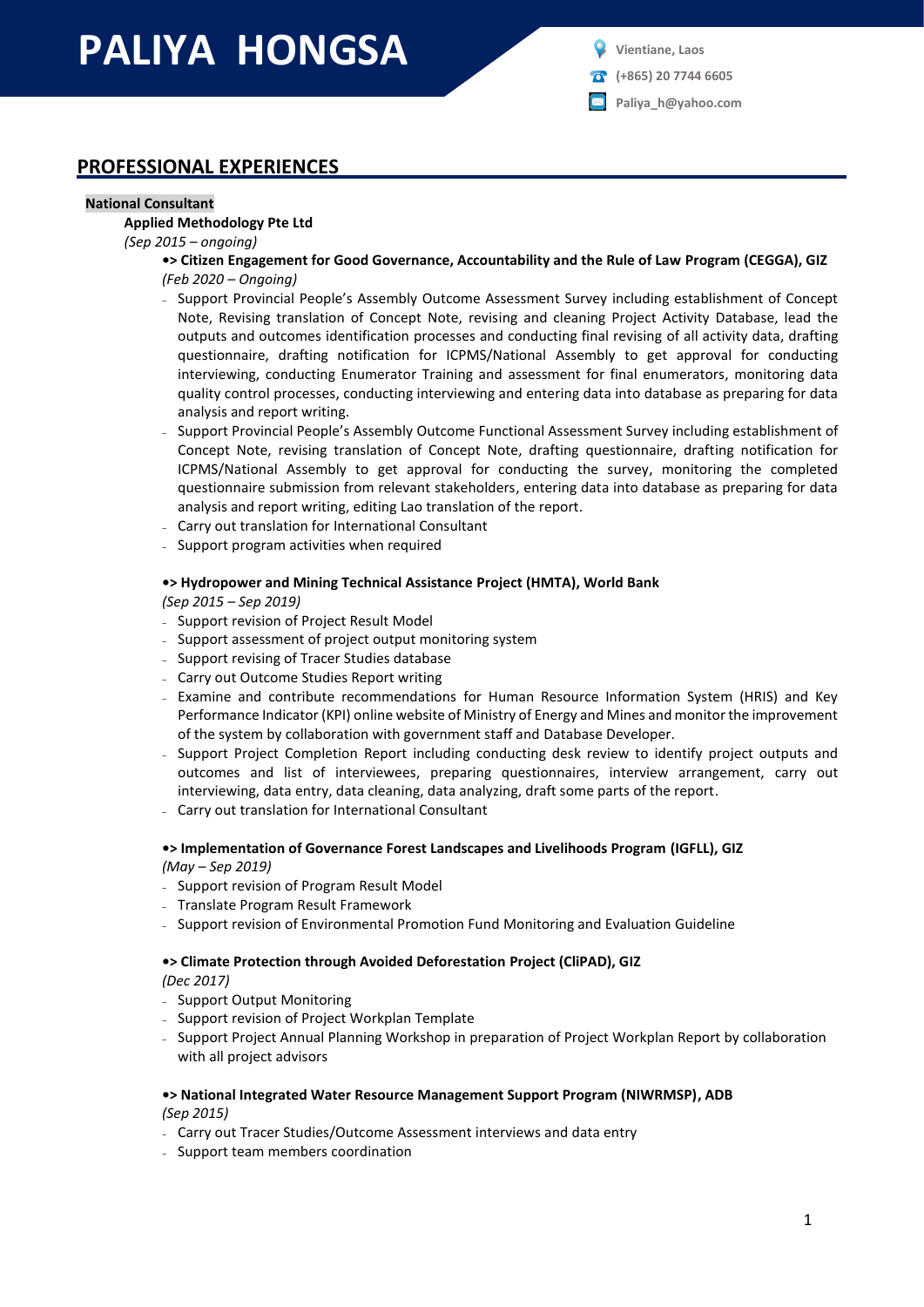#### **Deputy Manager**

#### **Applied Methodology Pte Ltd**

#### *(Sep 2015 – ongoing)*

#### **•> Organizational Strategy Planning and Management**

- Support organizational strategy
- Conduct organizational assessment
- Supervise and manage task forces and workflow
- Lead the team, allocate tasks and follow up progress
- Day-by-day problems solving
- Support organization in general when needed

#### **•> Human Resource**

- Support human resource strategy planning
- Lead the recruitment processes including establishment and monitoring application forms and application processes, drafting ToR, following up on advertisement process, shortlist assessment, conducting candidate interviewing and assessment, draft contracts
- Carry out staff assessments including staff performance, satisfaction and needed assessment

#### **•> Admin**

- Supervise equipment/services procurement
- Supervise storage management
- Supervise meetings/appointments and further administrative support
- Liaise with staffs, suppliers, and clients

#### **•> Finance and Accounting**

- Supervise financing and accounting system
- Supervise establishment of Budget Request and Budget Report Forms by collaboration with Accounting Consultant
- Supervise establishment of wage and Operational payment system by collaboration with Accounting Consultant

#### **National Monitoring and Evaluation Officer (Part-Time)**

## **Small and Medium Enterprise Access to Finance Project (SME A2F), World Bank**

*(May 2019 – Dec 2020)*

- Establish the Monitoring and Evaluation System (M&E System) for Line of Credit and Technical Assistance components including data collection forms, database, dashboard and report templates.
- Establish M&E System User Guideline and conducting trainings and on-the-job trainings to project and government staff
- Provide Monthly Report, Quarterly Report, Yearly Report and required reports for the project and other stakeholders
- Support on conduct capacity building for other M&E related knowledge e.g excel training
- Support Impact Assessment by collaboration with the International Monitoring and Evaluation Consultant
- Carry out translation for the International Consultants
- Carry out establishment of the SME Fund Line of Credit M&E System and conduct the training to responsible government staff
- Support the 5 Years SME Development Plan 2016-2020 Assessment Report and Workshops
- Support establishment of the 5 Year SME Development Plan Monitoring System and Online Database
- Support project in general when needed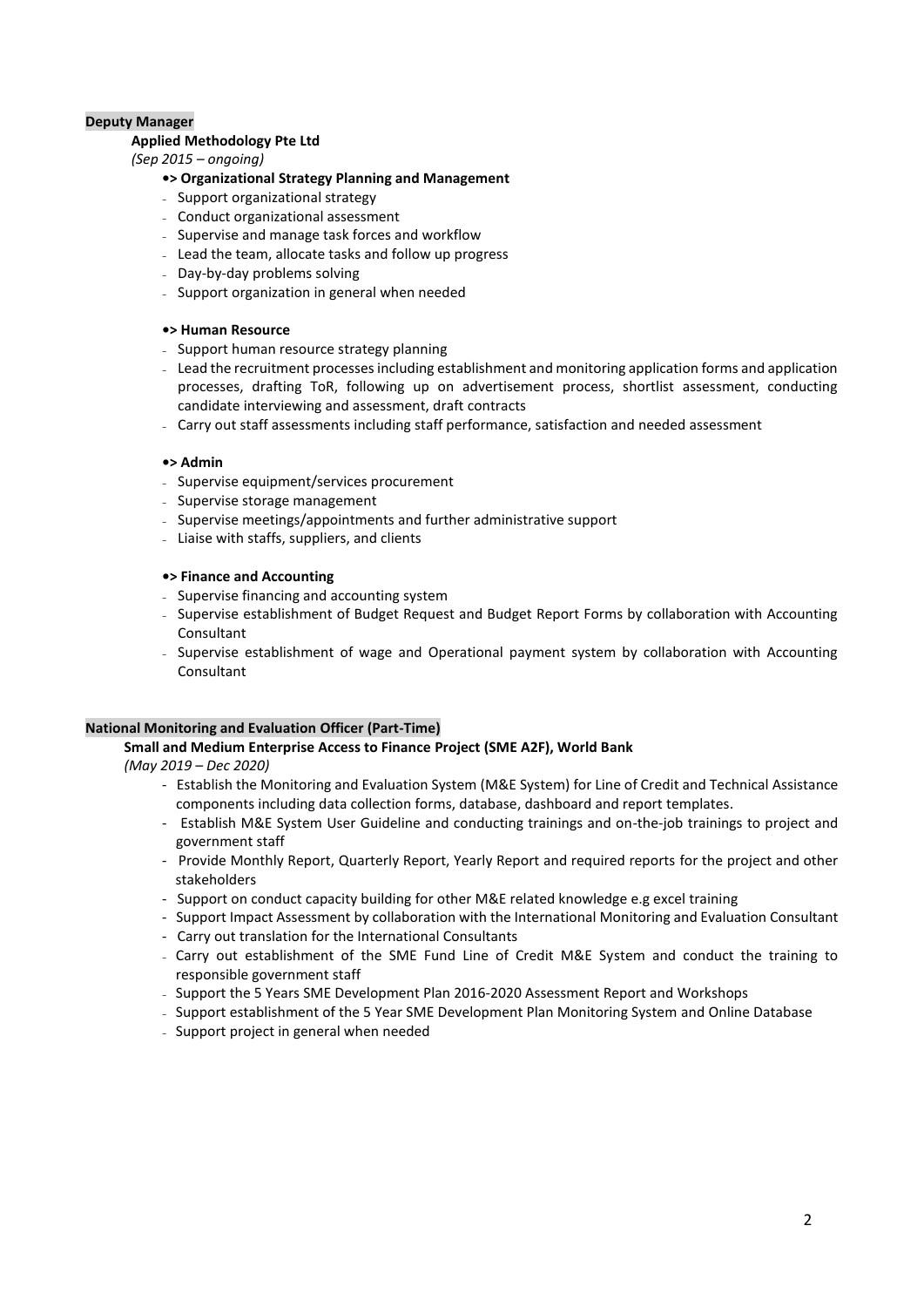#### **National Monitoring and Evaluation Officer (Part-Time)**

#### **Citizen Engagement for Good Governance, Accountability and the Rule of Law Program (CEGGA), GIZ** *(Nov 2019 – Jan 2020)*

- Support revision of Program Result Model
- Support revision of Project Activity Monitoring system
- Support establishment of Project Monitoring Tools including Workflow Diagram, Activity Budget Request and Report Forms
- Support preparation of Excel and Monitoring Tools Training and be a trainer

#### **Team Leader and Technical Assistant**

#### **SONORRARI GmbH, Vietnam**

*(Apr 2016 – Aug 2017)*

- Supervise and manage task forces and workflow
- Monitor team performance and report to CEO
- Lead the recruitment processes
- Conduct technical training to new team members

#### **Receptionist and Accountant**

#### **Dalah Spa**

*(Oct 2014 – Aug 2015)*

- Prepare welcome-stuff and welcome customers
- Give information of the product detail to customers
- Allocate schedule of massage therapists
- Manage staff, equipment, massage room, storage, and all facilities
- Record working hours of all staff and calculate salary
- Record and summarize daily and monthly expenses and income

#### **EDUCATION**

| 2009 - 2015   | <b>Bachelor of Tourism Management, National University of Laos</b> |
|---------------|--------------------------------------------------------------------|
| $2008 - 2013$ | Bachelor of Art in English, National University of Laos            |
| 2005-2008     | <b>Vientiane Secondary School</b>                                  |
| 2002-2005     | Nabo Secondary School                                              |
| 1997-2002     | Lao-Japan Primary School                                           |

## **EXTRA CURRICULARS**

| <b>Feb - Mar 2015</b> | Internee                                                                          |
|-----------------------|-----------------------------------------------------------------------------------|
|                       | Tourism Development Department, Ministry of Information Culture and Tourism, Laos |
| 02 - 15 Oct 2014      | <b>Exchange Student</b>                                                           |
|                       | JENESYS 2.0 Program 2014, Japan                                                   |
| Sep 2013 - Jun 2014   | <b>Exchange Student</b>                                                           |
|                       | ASEAN Leaders Fostering Program 2013/2014, Daejeon University, South Korea        |
| Jan - Feb 2014        | Internee                                                                          |
|                       | <b>ASEAN-Korea Centre, South Korea</b>                                            |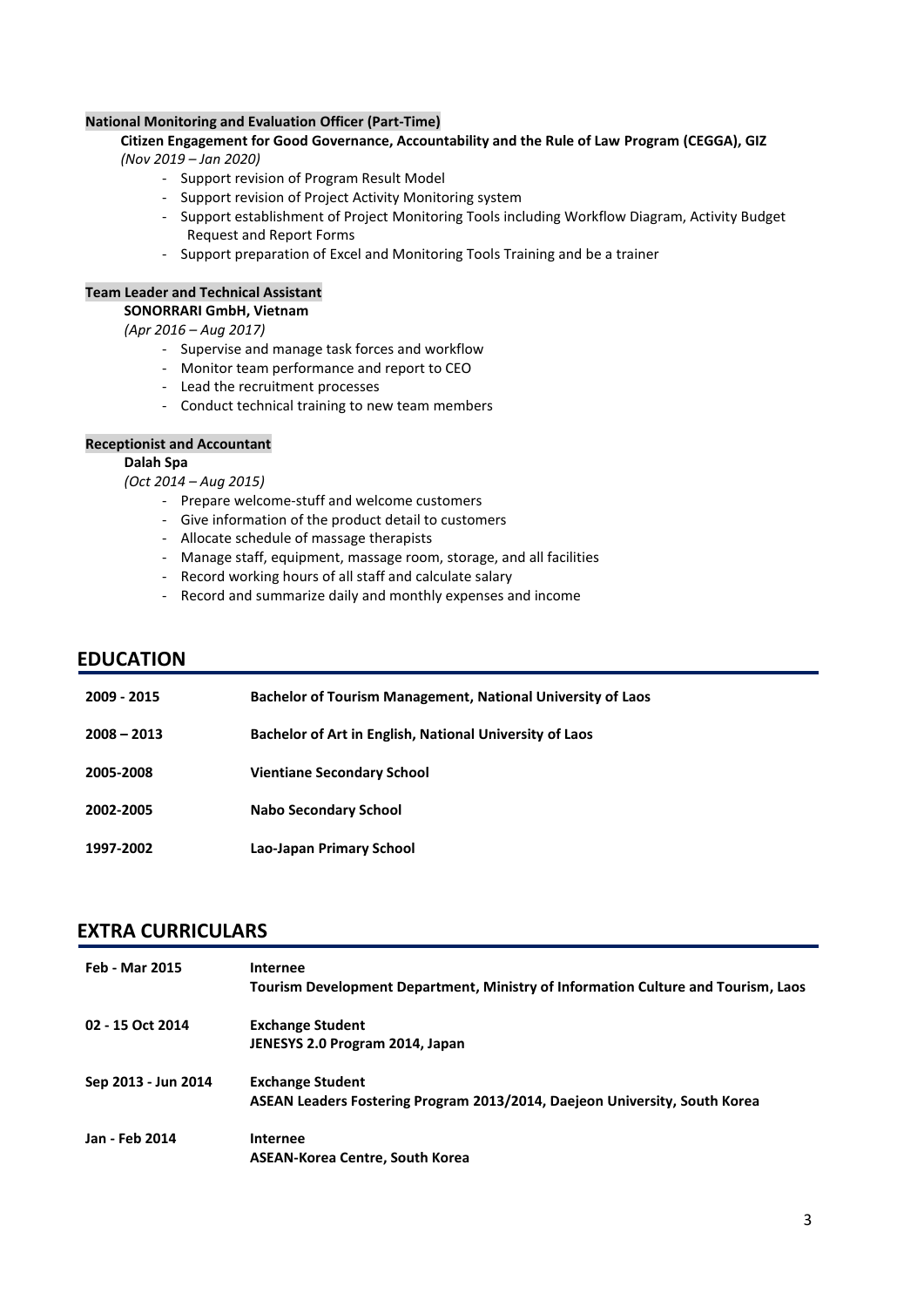## **VOLUNTEER EXPERIENCES**

| 17 - 24 Jan 2013 | Volunteer for the 2013 ASEAN Tourism Forum<br>Facilitator for the TTG MICE Singapore in Tourism and Hotel Exhibition              |
|------------------|-----------------------------------------------------------------------------------------------------------------------------------|
| 12 - 20 Dec 2012 | <b>Volunteer for the 16th ASEAN University Games</b><br><b>Tour Guide to Malaysia Athlete Team</b>                                |
| 15 - 21 Nov 2010 | Volunteer for the Vientiane 450 and Lao PDR 35 years Anniversary Festival<br><b>General Assistant to Transportation Committee</b> |
| 09 - 18 Dec 2009 | <b>Volunteer for the 25th SEA GAMES</b><br><b>General Assistant in Reception and Protocol Committee</b>                           |

## **SKILLS**

| <b>LANGUAGE</b>                 | <b>COMPUTER</b>                 |
|---------------------------------|---------------------------------|
| Lao                             | Word                            |
| <b>English</b>                  | <b>Excel &amp; Spreadsheets</b> |
| <b>Thai</b>                     | <b>Power Point</b>              |
| Korean                          | <b>Outlook &amp; Internet</b>   |
|                                 | <b>Google Calendar</b>          |
|                                 | <b>Power BI</b>                 |
|                                 | <b>HTML</b>                     |
| <b>PROFESSIONAL</b>             | <b>SSC</b>                      |
| <b>M&amp;E</b>                  | <b>Java Script</b>              |
| Research                        | <b>WIX</b>                      |
| <b>Management</b>               | Zoom                            |
| <b>Planning</b>                 | <b>Google Meet</b>              |
| <b>Facilitation</b>             | WebEx                           |
| Administration                  | Kobo                            |
| <b>Human Resource</b>           | <b>Google Form</b>              |
| <b>Finance &amp; Accounting</b> | <b>Google Drive</b>             |
| Leader                          | <b>Dropbox</b>                  |
| <b>Multitask</b>                |                                 |

## **AWARDS**

**Teamwork**



**2012 Talent Show Contest Department of English Faculty of Letters National University of Laos** **2013 Talent Show Contest Department of English Faculty of Letters**

3

**National University of Laos**



**2014 Weblog Correspondent ASEAN-Korea Centre**